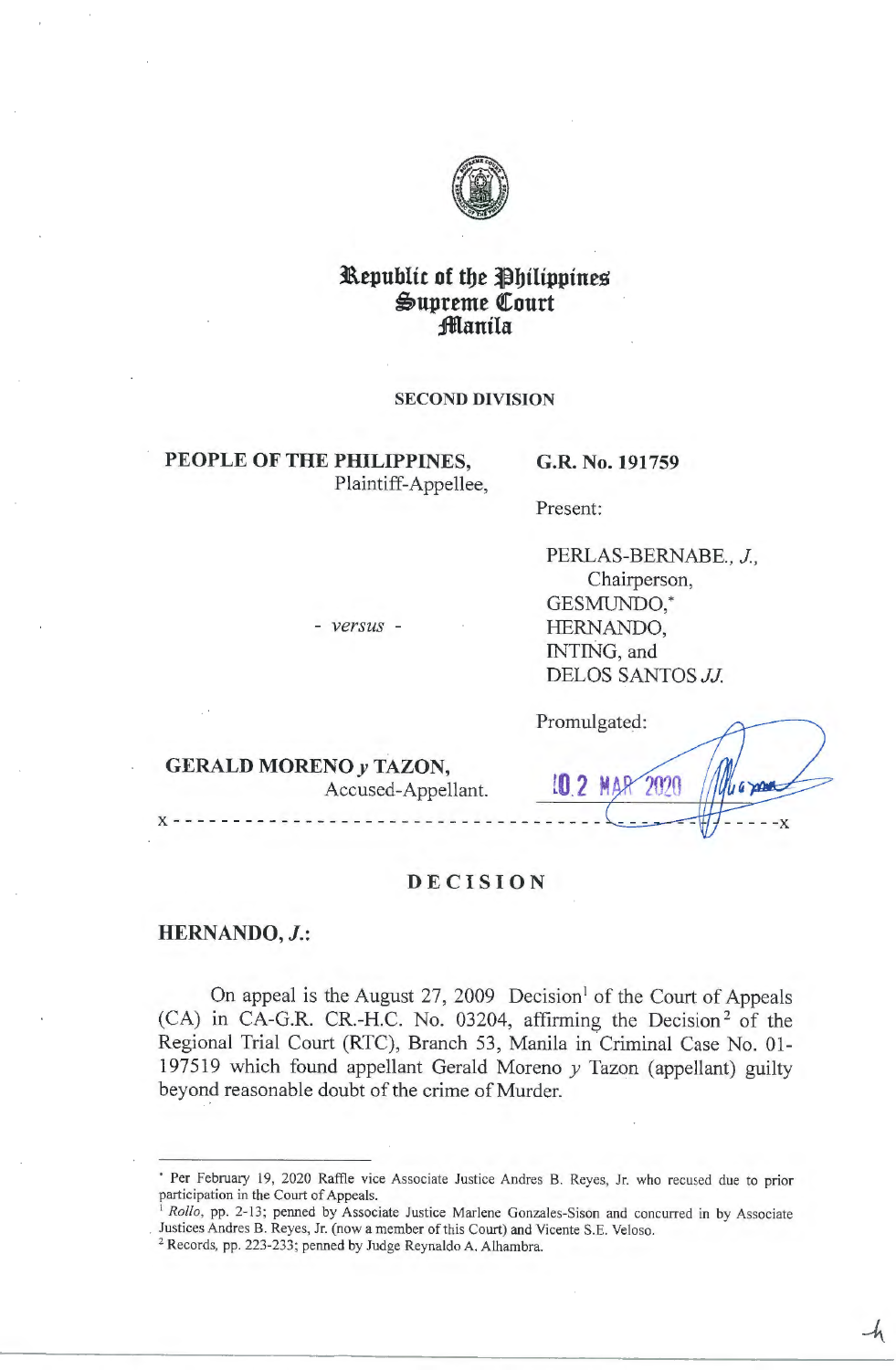# The Information<sup>3</sup> alleged:

That on or about the  $16<sup>th</sup>$  day of November 2001, in the City of Manila, Philippines, said accused, did then and there, willfully, unlawfully and feloniously  $x \times x$  at about 2:15 a.m., with intent to kill, with treachery and evident premeditation, attack, assault and use personal violence upon the person of one CECIL MIJARES Y LEOCADIO by then and there stabbing him with a bladed weapon on his body, thereby inflicting upon said CECIL MIJARES Y LEOCADIO mortal stab wounds at the back and chest which were the direct and immediate cause of his death, thereafter.

### CONTRARY TO LAW.

### *Version of the Prosecution*

On November 16, 2001, at around 2:15 in the morning, Adelriza Mijares **("Adelriza")** was awakened from her sleep when a hard object hit her head. When she turned on the lights, a man, wearing khaki shorts and white tshirt, leap on their bed and repeatedly stabbed her husband, Cecil Mijares **("Mijares"),** on the leg and chest. Mijares was able to kick the man out of the room and even close the door. Immediately thereafter, Mijares collapsed and fell on the floor. Adelriza shouted for help and their neighbor, Virgie Perey **("Virgie"),** came to their rescue. Virgie sought assistance from their neighbors, Noli Corrales and Michael Buenaflor, in bringing Mijares to the Philippine General Hospital (PGH). Unfortunately, Mijares died while undergoing treatment. <sup>4</sup>

Senior Police Officer 1 Raul Olavario **("SPOl Olavario")** and other police officers from the Western Police District, Homicide Division, arrived at the PGH after receiving a report about a stabbing incident in their area of jurisdiction. SPOl Olavario interviewed Adelriza and conducted a physical examination of the cadaver. He observed multiple stab wounds on different parts of Mijares' body, particularly at the front and at the back. After the examination, SPOl Olavario asked Adelriza to accompany them to the crime scene. Upon arrival, the police officers discovered that four pieces of glass jalousies at the front window of Adelriza's house were removed and the window screen was broken. They likewise saw bloodstains on the floor where Mijares collapsed.<sup>5</sup> The police officers and Adelriza proceeded to the police station where Adelriza executed a Sworn Statement<sup>6</sup> dated November 16, 2001. At this point, Adelriza still did not know the name of her husband's killer but she vividly remembered his face after having witnessed the stabbing. A police cartographer prepared a sketch of the suspect based on Adelriza's description.<sup>7</sup>

 $3$  Records, p. 1.

<sup>&</sup>lt;sup>4</sup> Id. at 224, TSN, May 14, 2002, pp. 5-12.

<sup>5</sup>TSN, September 10, 2002, pp. 4-20.

 $6$  Records, pp. 11-16.

<sup>7</sup> Id. at 224.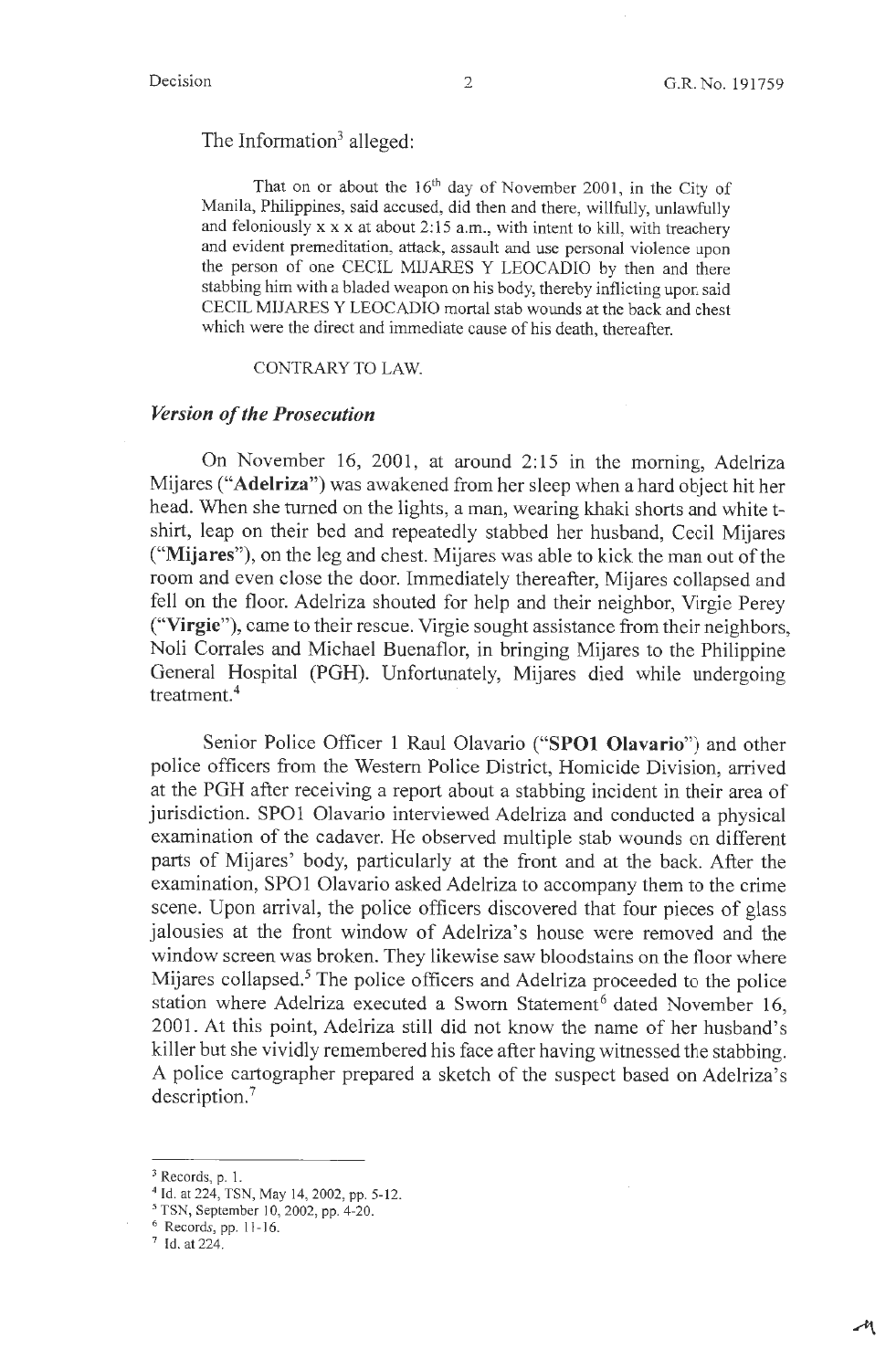In the afternoon of the same day, the police received a call from Virgie informing them that appellant, who fitted the description of the suspect, was in the vicinity of his house. According to Virgie, she heard rumors that appellant was responsible for the killing of Mijares.<sup>8</sup> Acting on Virgie's tip, SPO1 Olavario invited appellant to the police station for an interview regarding the killing that transpired to which appellant acceded.<sup>9</sup> The police officers then summoned Adelriza to the police station. Upon her arrival, she positively identified appellant as the person who stabbed her husband. It was only at this point that she learned of Moreno's name.<sup>10</sup>

SPO1 Olavario thus arrested appellant and informed him of his constitutional right to remain silent and to have a competent counsel of his choice. Appellant however did not respond. Hence, SPO1 Olavario merely asked for his name and then prepared the Crime Report, Booking and Arrest Sheet and Referral to Inquest.<sup>11</sup>

# *Version of the Defense*

The defense vehemently denied the version of the prosecution and interposed that at the time of the incident, appellant was sleeping at his house on Diamante St., Sta. Ana, Manila where his mother, father, siblings and son likewise lived. He was awakened by a loud noise and when he inquired about it from his father, he was told that there was a robbery in the vicinity. He then went out of their gate where their neighbor, Junior Santos, told him to get a taxicab. When it arrived, he assisted his neighbors to carry Mijares into the taxicab to be brought to the hospital. Thereafter, he went back to sleep and was only awakened at around 11 :00 in the morning when armed police officers were already inside his room. The police officers invited him to the police station for an investigation and he voluntarily went with them.<sup>12</sup>

Appellant insisted that he never knew Mijares and he saw the victim for the first time when he assisted in carrying him to the taxicab. During the time of the incident, he was wearing a gray t-shirt and black pants contrary to Adelriza's description of the clothes of her husband's killer. However, he could not impute any reason as to why Adelriza would ever testify against him.<sup>13</sup>

 $^{10}$  Id. at. 224.

<sup>12</sup> Id. at 227-228; TSN, December 2, 2003.

 $^8$  Id. at 18.

<sup>&</sup>lt;sup>9</sup> Id. at. 225.

<sup>&</sup>lt;sup>11</sup> Id. at 225; TSN, September 10, 2002, pp. 4-20.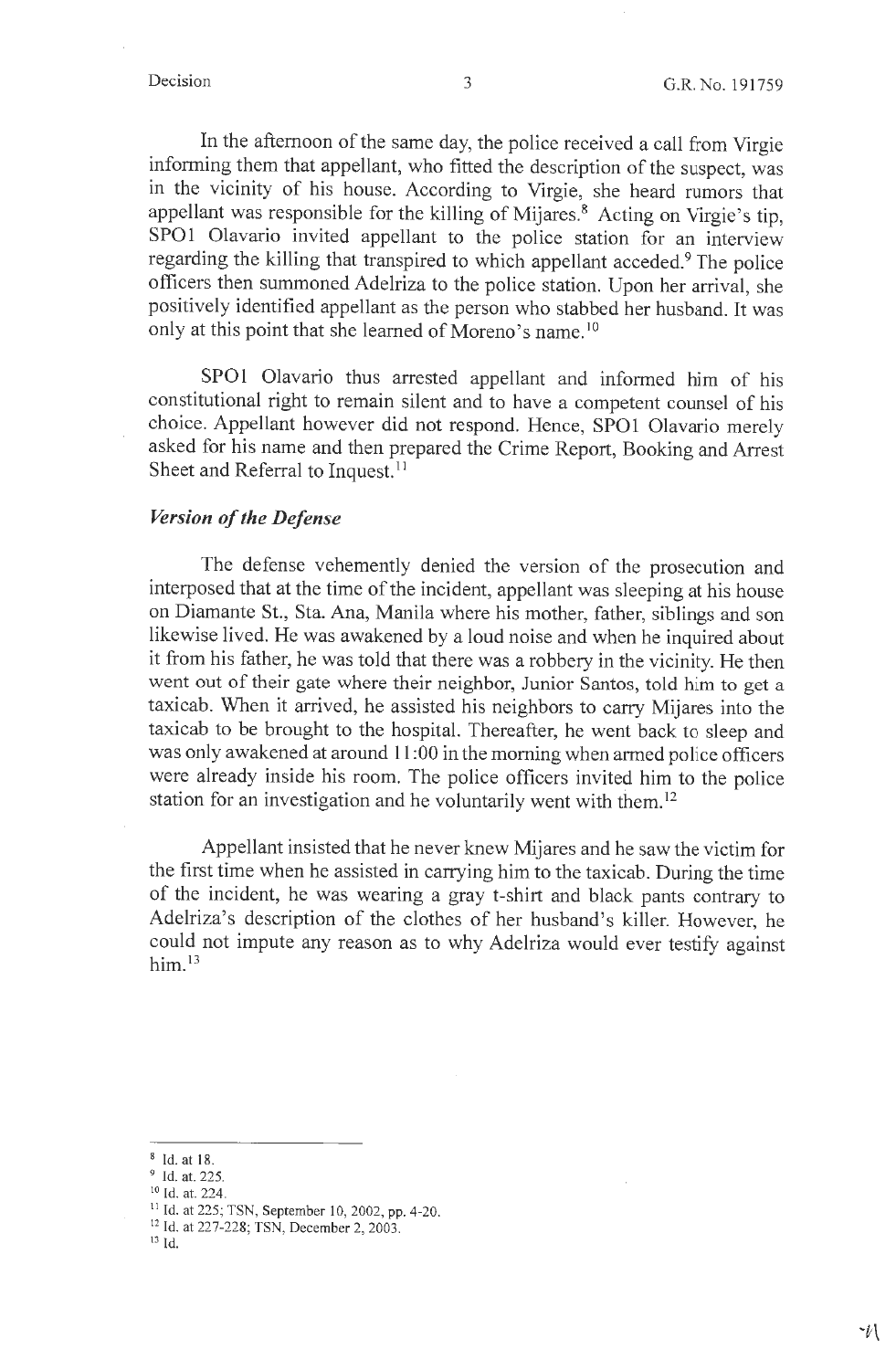Victoria Moreno **("Victoria"),** appellant's mother, and Crispulo Moreno III **("Crispulo"),** his brother, corroborated appellant's whereabouts. <sup>14</sup>

## **Ruling of the Regional Trial Court**

Appellant pleaded "not guilty."<sup>15</sup> After trial, the RTC rendered a Decision<sup>16</sup> finding appellant guilty of Murder, treachery having attended the attack. The trial court disposed the case in this wise:

**WHEREFORE,** in view of the foregoing, judgment is hereby rendered finding accused Gerald Moreno *y* Tazon **GUILTY** beyond reasonable doubt of the crime of Murder and is hereby sentenced to *Reclusion Perpetua* and ordered to pay [the] heirs of Cecil Mijares the following amounts: **PHP75,000.00** as indemnity for his death; **PHP603,288.00** as unearned income; **PHP31,S00.00** as actual damages; **PHP 50,000.00** as reimbursement for attorney's fees; and **PHPS0,000.00** as moral damages.

Cost against the accused.

### SO ORDERED.<sup>17</sup>

The trial court rejected appellant's defenses of *alibi* and denial; his alleged lack of motive in committing the crime; his arguments that the uncorroborated testimony of Adelriza was insufficient to convict him; and that his identification outside a police line-up was irregular. Ultimately, the RTC ratiocinated that the clear, positive and credible testimony of Adelriza that appellant was the culprit sufficiently removed any reasonable doubt on his guilt.

# **Ruling of the Court of Appeals**

Undeterred, appellant appealed his conviction before the CA.<sup>18</sup> The appellate court, finding no reversible error, upheld the trial court's Decision. The CA held that the lone, positive and credible testimony of the eyewitness was sufficient to support appellant's conviction.<sup>19</sup> Any inconsistencies in the testimony of Adelriza did not destroy the strength of her testimony. The appellate court stressed that there is no rule requiring for a police-line up in the identification of offenders and that the same is not indispensable for the proper and fair identification of offenders.<sup>20</sup> The CA also held that the defense of *alibi* cannot prevail over, and is worthless in the face of the positive identification by a credible witness. Moreover, appellant's *alibi* was

<sup>&</sup>lt;sup>14</sup> TSN, February 10, 2004, April 20, 2004, October 4, 2004, January 11, 2005, March 15, 2005.

<sup>&</sup>lt;sup>15</sup> Records, pp. 46-47.

<sup>&</sup>lt;sup>16</sup> Id. at 223-233.

<sup>&</sup>lt;sup>17</sup> Id. at 233.

<sup>&</sup>lt;sup>18</sup> Id. at 240.

<sup>19</sup>*Rollo,* pp. 7-8.

 $20$  Id. at 9.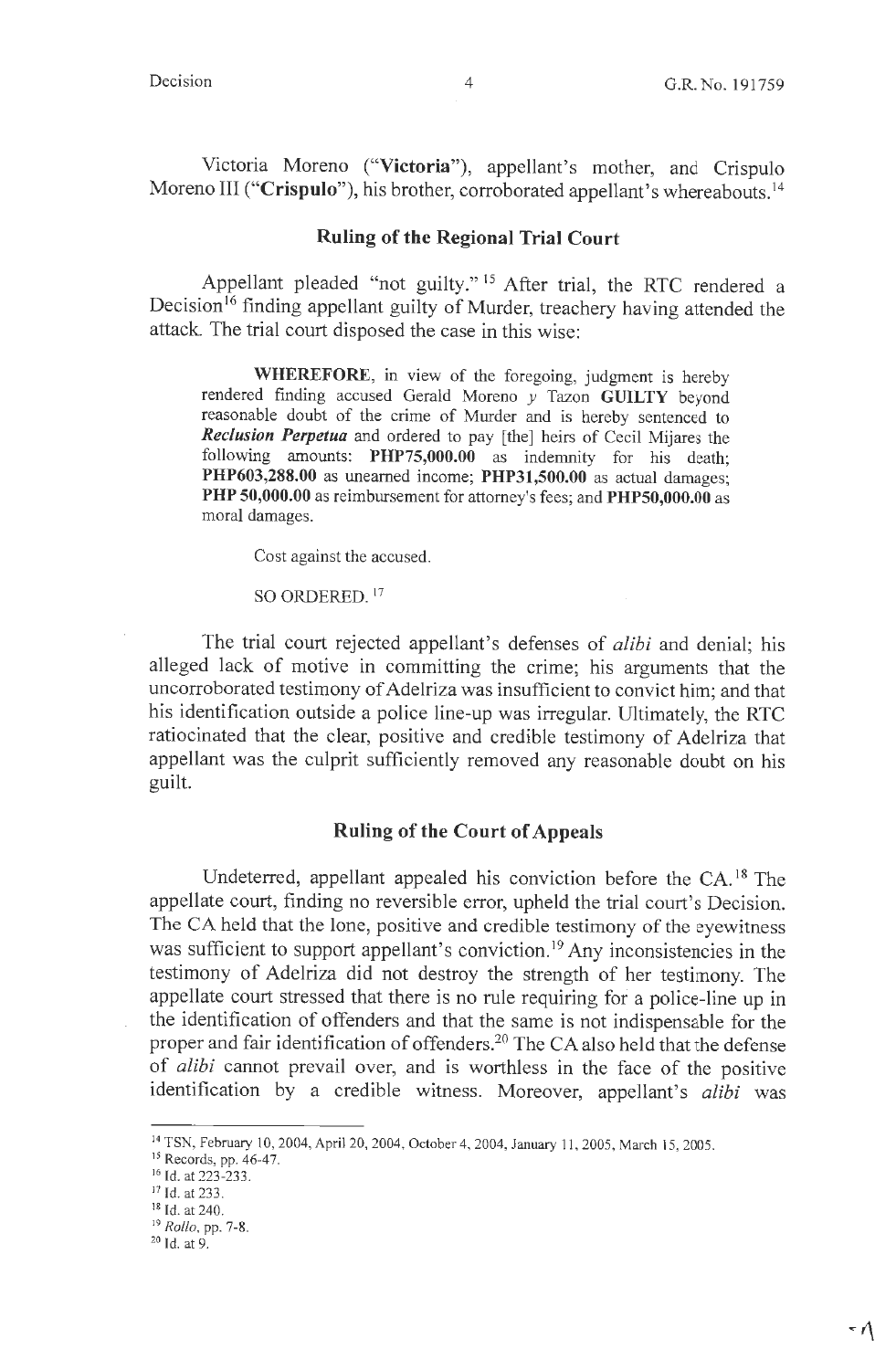$-1$ 

inherently weak as he failed to prove that it was physically impossible for him to have been present at the scene of the crime. The appellate court disregarded the argument that he was illegally arrested because the objection was not raised before arraignment and was deemed waived. In sum, the CA did not depart from the trial court's ruling. The dispositive portion of the appellate court's Decision stated:

*WHEREFORE,* all the foregoing considered, the 25 August 2006 decision of the Regional Trial Court of Manila (Branch 53) in Criminal Case No. 01-197519 finding accused-appellant Gerald Tazon Moreno guilty beyond reasonable doubt of murder is *AFFIRMED.* 

### SO ORDERED.<sup>21</sup>

Aggrieved, appellant brought the case before Us, raising the same arguments he had at the CA.

### **Issue**

Appellant raised the sole error: The trial court has committed a serious reversible error when it pronounced the guilt of the appellant on the supposition that the quantum of proof constitutionally required to sustain a conviction was proven.<sup>22</sup>

### **THE COURT'S RULING**

The appeal has no merit.

# *Positive testimony despite minor inconsistencies prevails over the defenses of denial and alibi*

Appellant claims that the trial court erred in ruling that the positive testimony of the prosecution's witness prevailed over his defense of *alibi.* He alleges that contrary to the conclusion of the trial court, his defense was not at all an *alibi* to account his whereabouts, rather it was an attestation of his plain denial of the crime charged.<sup>23</sup> He asserts that there were inconsistencies and inaccuracies in the uncorroborated testimony of the eyewitness that tarnished its veracity and diminished its probative value to prove his guilt.<sup>24</sup>

The arguments of the appellant deserve scant consideration.

 $^{21}$  Id. at 12.

 $22$  Id. at 62.

 $^{23}$  Id.

<sup>24</sup> Id. at 63-64.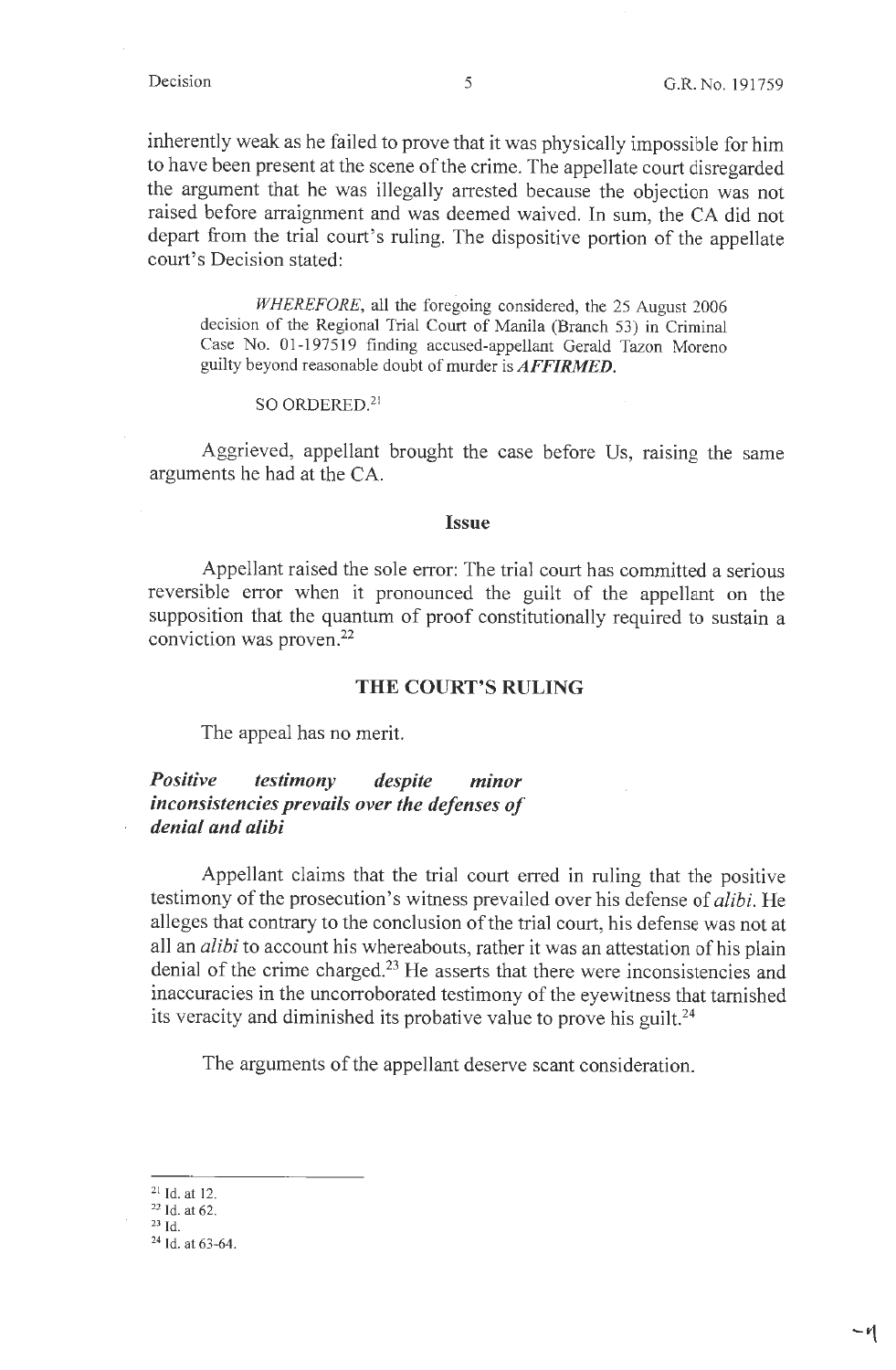Denial is inherently a weak defense which cannot outweigh positive testimony. A categorical statement that has the earmarks of truth prevails over a bare denial<sup>25</sup> which can easily be fabricated and is inherently unreliable.<sup>26</sup> For the defense of *alibi* to prosper, the accused must prove that he was at some other place at the time of the commission of the crime and it was physically impossible for him to be at the *locus delicti* or within its immediate vicinity. These requirements of time and place must be strictly met.<sup>27</sup>

Appellant asserts that he was asleep at the time of the commission of the crime. He insists that he has never met Mijares before and just saw him for the first time when he assisted in getting a taxicab so he may be rushed to the hospital. However, in the same breath, appellant himself admitted that only a wall separated his house and the crime scene.<sup>28</sup> Such admission negated <sup>p</sup>hysical impossibility of him being at the crime scene, 29 making his *alibi*  simply unbelievable. While the testimonies of his mother, Victoria, and his brother, Crispulo, supposedly corroborated his claim that he was in a different place when the stabbing took place,  $30$  such testimonies did not bolster appellant's defenses of *alibi* and denial.

This Court has consistently assigned less probative weight to a defense of *alibi* when it is corroborated by relatives. For corroboration to be credible, the same must be offered preferably by disinterested witnesses.<sup>31</sup> Evidently, Victoria and Crispulo were not disinterested witnesses both being appellant's relatives. Their testimonies are rendered suspect because the former's relationship to them makes it likely that they would freely perjure themselves for his sake. 32 Hence, by all accounts, appellant failed to meet the requirements for his defense of *alibi* to prosper.

Concerning the supposed inconsistencies and contradictory statements in the eyewitness' testimony in open court,<sup>33</sup> this Court finds them immaterial and did not diminish appellant's guilt.

The inconsistencies in Adelriza's and SPOl Olavario's testimonies on the number of persons present when she identified the appellant, Adelriza stated that the appellant was the only person present, while SPO1 Olavario maintained that there were other people present,<sup>34</sup> referred to a minor detail which did not diminish the probative value of the testimonies at issue. After all, it is well-settled that immaterial and insignificant details did not discredit

<sup>25</sup>*People v. Mat-an,* G.R. No. 215720, February 2 I, 2018, 856 SCRA 282, 295.

<sup>&</sup>lt;sup>26</sup> People v. Pulgo, 813 Phil. 205, 219 (2017), citing People v. Aquino, 724 Phil. 739, 755 (2014).

<sup>27</sup>*People v. Aquino,* id. 754.

<sup>28</sup> Records, pp. 227-228; TSN, December 2, 2003.

<sup>&</sup>lt;sup>29</sup> Rollo, p. 10.

<sup>30</sup> Records, pp. 228-229.

<sup>31</sup> Id.

<sup>&</sup>lt;sup>32</sup> People v. Nelmida, 694 Phil. 529, 564-565 (2012).

<sup>33</sup>*Rollo,* pp. 65-68.

<sup>&</sup>lt;sup>34</sup> Id. at 67.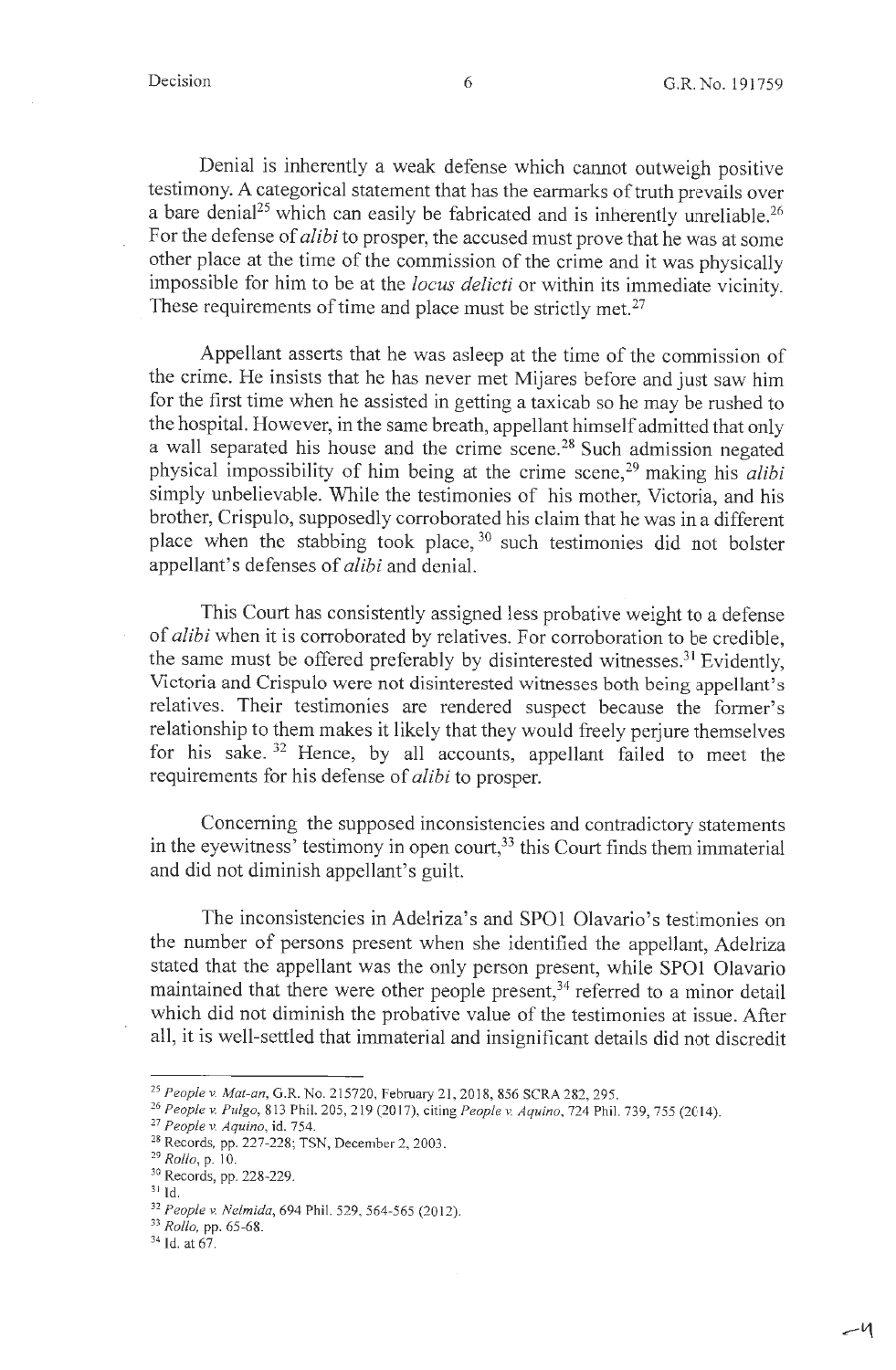a testimony on the very material and significant point bearing on the very act of the perpetrator. As long as the testimonies of the witnesses corroborate one another on material points, minor inconsistencies therein cannot destroy their credibility. Inconsistencies on minor details do not undermine the integrity of a prosecution witness. 35 Here, it remains that Adelriza was able to categorically identify the appellant as the very culprit of the crime.

Moreover, courts cannot expect the testimonies of the witnesses to be impeccable. 36 In *People v. Givera,* 37 the Court explained that minor inconsistencies and discrepancies in the testimonies actually tend to strengthen the credibility of the witness because they discount the possibility of them being rehearsed, *viz.:* 

In any event, these discrepancies are minor and insignificant and do not detract from the substance of her testimony. This Court has time and again said that a few discrepancies and inconsistencies in the testimonies of witnesses referring to minor details and not in actuality touching upon the central fact of the crime do not impair the credibility of the witnesses. Instead of weakening their testimonies. such inconsistencies tend to strengthen their credibility because they discount the possibility of their being rehearsed testimony.<sup>38</sup> (Underscoring supplied)

Appellant also points out that his physical appearance varies from the description given by Adelriza of her husband's assailant. He argues that such contradictory observation proves the unreliability of Adelriza's testimony and provides reasonable doubt on his guilt.<sup>39</sup>

The arguments of appellant fail to impress Us.

This Court has consistently ruled that witnesses frequently concentrate on the facial features and movements of the accused. Victims of violence tend to strive to see the appearance of the perpetrators of the crime and observe the manner in which the crime is being committed and not unduly concentrate on extraneous factors and physical attributes unless they are striking.<sup>40</sup> The appellate court correctly pointed out that any difference between Adelriza's description of the victim's assailant and that of appellant's actual appearance, particularly as to height, was inconsequential because she cannot be expected to give an accurate estimate of his height. We thus adhere to the finding of the appellate court that Adelriza's immediate description of the assailant matched squarely with the actual appearance of appellant. $41$ 

<sup>35</sup>*People v. Mat-an,* supra note 25 at 295.

<sup>&</sup>lt;sup>36</sup> People v. Alviz, 703 Phil. 58, 71-72 (2013).

<sup>37 402</sup> Phil. 547 (2001).

 $38$  Id. at 565-566.

<sup>39</sup>*Rollo,* pp. 64-66.

<sup>40</sup>*People v. Aquino,* 385 Phil. 887, 904 (2000).

<sup>41</sup>*Rollo,* p. 8.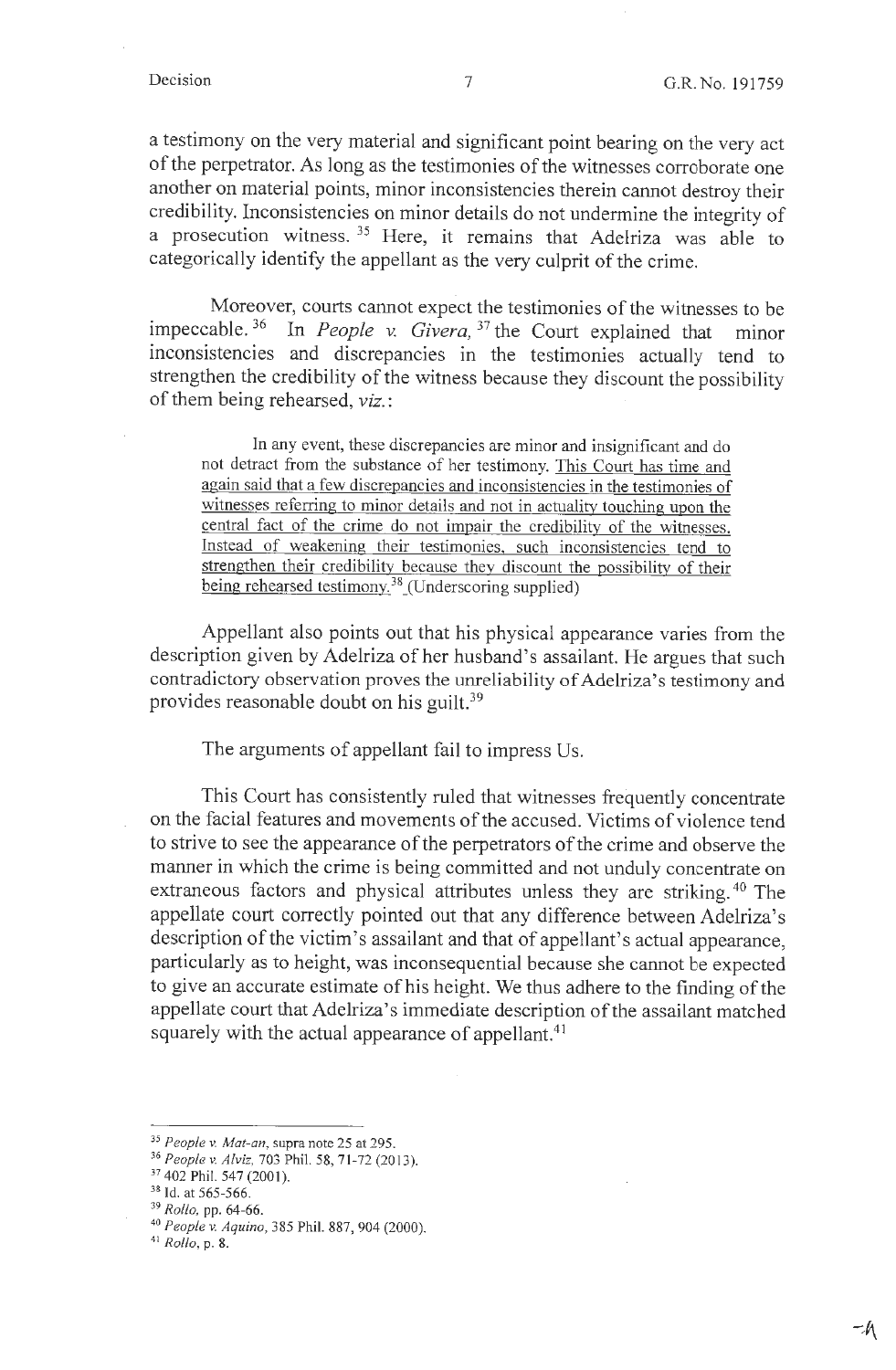$-\eta$ 

Ultimately, Adelriza' s positive, categorical and consistent identification of the appellant as the perpetrator of the crime prevails over the rehashed defenses of denial and *alibi* by the appellant.

# *Police line-up, conduct of arrest and rights of the accused in custodial investigations*

Appellant likewise questions the legality of his identification and arrest and the conduct of custodial investigation. He alleges that the procedure was irregular and that he was deprived of his constitutional right to have a counsel present.<sup>42</sup>

### The arguments do not hold water.

A police line-up is not indispensable for the proper and fair identification of offenders. The important consideration is for the victim to positively declare that the persons charged were the malefactors.<sup>43</sup>

In *People v. Teehankee, Jr.,* 44 this Court explained the procedure for out-of-court identification and the test to determine the admissibility of such identifications in this manner:

Out-of-court identification is conducted by the police in various ways. It is done thru **show-ups** where the suspect alone is brought face to face with the witness for identification. It is done thru mug shots where photographs are shown to the witness to identify the suspect. It is also done thru lineups where a witness identifies the suspect from a group of persons lined up for the purpose  $x \times x$ . In resolving the admissibility of and relying on out-of-court identification of suspects, courts have adopted the **totality of circumstances** test where they consider the following factors, viz[.]: (1) the witness' opportunity to view the criminal at the time of the crime; (2) the witness' degree of attention at that time; (3) the accuracy of any prior description given by the witness; (4) the level of certainty demonstrated by the witness at the identification; (5) the length of time between the crime and the identification; and (6) the suggestiveness of the identification procedure.<sup>45</sup>

Applying the totality of circumstances test, We find appellant's out-ofcourt identification to be reliable and thus admissible. To recall, Adelriza after being awakened when a hard object hit her head and after she switched on the lights inside the room, had a clear and direct view of the attack on her husband and the perpetrator. Moreover, she described with certainty the assailant to the police cartographer barely hours from the time of the incident, which

<sup>42</sup> Id. at 72-77.

<sup>&</sup>lt;sup>43</sup> Id. at 9.

<sup>&</sup>lt;sup>44</sup> 319 Phil. 128 (1995).

<sup>&</sup>lt;sup>45</sup> Id. at 180.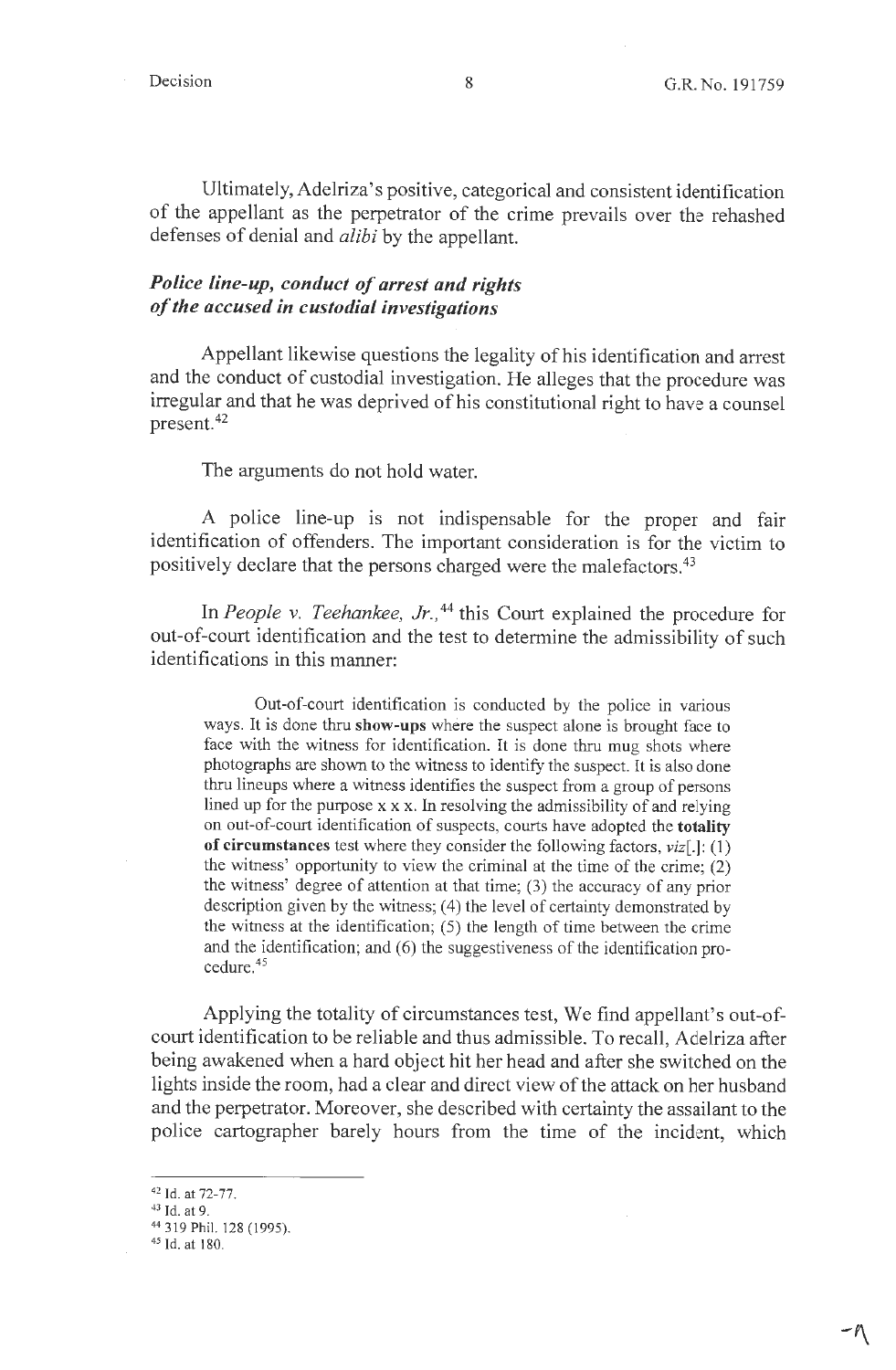$-\sqrt{ }$ 

description matched the facial features of the appellant, whom she subsequently identified as the assailant. In other words, the interval between the time she witnessed the crime and her identification of the appellant, was merely a matter of hours, leaving no room for her recollection to be tainted.

Verily, it was Adelriza's own description that led to the apprehension of the appellant. There was no evidence on record indicating any hint of a suggestion from the police officer who presented the appellant to Adelriza. Hence, the identification of the appellant as the culprit of the crime stands.

About the legality of appellant's arrest, it bears stressing that questions on arrest shall be made before arraignment and failure to object to the illegality of arrest constitutes a waiver on the part of the accused. It is settled that any objection to the manner of arrest must be opportunely raised before he enters his plea; otherwise, the objection is deemed waived.46 Here, the records clearly show that the objection was only raised on appeal.<sup>47</sup>

The Court ruled in *People v. Kulais and Samson:48* 

[A]ppellant is now estopped from questioning any defect in the manner of his arrest as he failed to move for the quashing of the information before the trial court. **Consequently, any irregularity attendant to his arrest was cured when he voluntarily submitted himself to the iurisdiction of the trial court by entering a plea of "not guilty" and by participating**  in the trial. x x x<sup>49</sup> (Emphasis supplied)

Even assuming that appellant's arrest was irregular, still, it is not a jurisdictional defect, and objection thereto is waived where the person arrested submits to arraignment without objection.<sup>50</sup>

There was no violation of appellant's right to counsel during custodial investigation. The records show that appellant was informed of his constitutional rights when he was arrested. Since he chose to remain silent, he was not interrogated and no statement or evidence was extracted from him; neither was any evidence presented in court that was supposedly obtained from him during custodial investigation. <sup>51</sup>

## *Crime committed and Proper indemnities*

We agree that treachery attended the attack on Mijares. There is treachery when the offender commits any of the crimes against the person, employing means, methods or forms in the execution thereof which tend to directly and specially ensure its execution, without risk to himself/herself

<sup>47</sup>CA *rollo,* pp. 56-59.

<sup>46</sup>*People v. Pepino,* 777 Phil. 29, 46-47 (2016), citing *People v. Trestiza,* 676 Phil. 420,455(2011).

<sup>&</sup>lt;sup>48</sup> 313 Phil. 863 (1995).

<sup>&</sup>lt;sup>49</sup> Id. at 869.

<sup>50</sup>*People v. Bringcula,* G.R. No. 226400, January 24, 20 18.

<sup>5</sup> <sup>1</sup>*Rollo,* pp. <sup>11</sup> -12.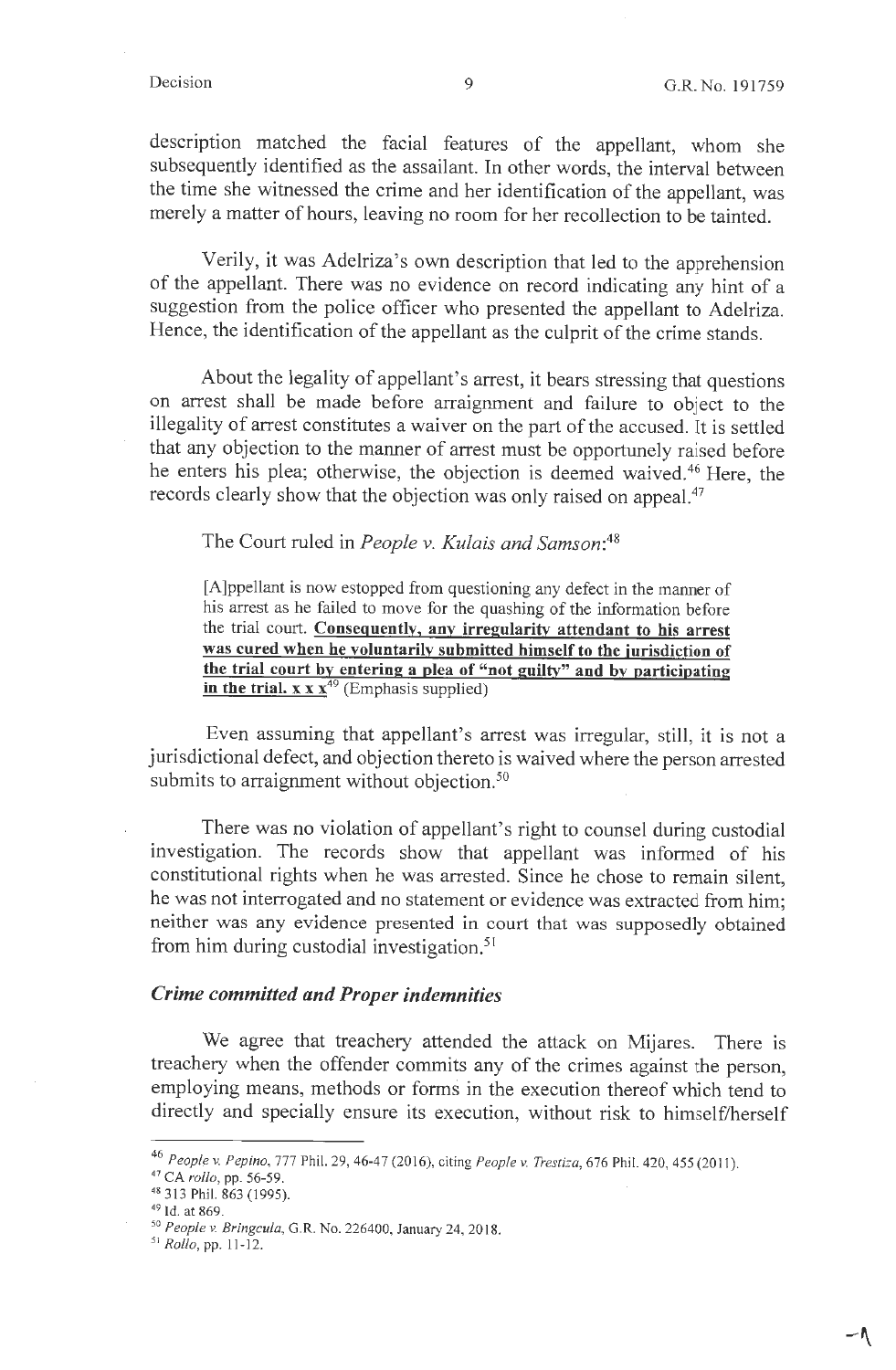$-\Lambda$ 

arising from the defense which the offended party might make.<sup>52</sup> In order for the qualifying circumstance of treachery to be appreciated, the following requisites must be shown: *(1)* the employment of means, method, or manner of execution that would ensure the safety of the malefactor from the defensive or retaliatory acts of the victim, and *(2)* the means, method, or manner of execution was deliberately or consciously adopted by the offender.<sup>53</sup> The essence of treachery is a deliberate and sudden attack, affording the hapless, unarmed and unsuspecting victim no chance to resist or to escape.<sup>54</sup>

Appellant's sudden attack on Mijares while asleep in his own home amply demonstrates treachery in the commission of the crime. Mijares had no inkling of the impending attack that night; or any peril to his person as he felt secured in his home. Mijares was not able to put up an effective defense. Although he kicked and pushed the appellant out of their room, this did not negate the presence of treachery. In *People v. Baltazar,* 55 We ruled that treachery must still be appreciated even if the victim was able to retaliate as a result of his reflexes, so long as he did not have the opportunity to repel the initial assault, *viz.:* 

**Although appellant contends that there were defensive wounds on his arms, these do not show that the victim was able to put up an effective defense. This Court finds these wounds to be merely the result of a reflex action on the victim's part, in a vain attempt to avoid the thrusts of the knife.** 

**Apropos to this is the case of** *People v. Go-od,* **where even the fact that a victim was able to stab one of his assailants was held as not negating the presence of treachery:** 

**The fact that the victim was able to grab one of the bolos after he had already been hit and used the same to stab one of his assailants does not negate the presence of treachery in the commission of the crime. The characteristic and unmistakable manifestation of treachery is the deliberate and unexpected attack on the victim without any warning and without giving him the opportunity to defend or repel the** *initial* **assault,** x x x Ygot stabbed Nestor Go-od after he himself had already been wounded by the attack which as we have already mentioned was so sudden and unexpected that it did not give Aladino Ygot an opportunity to offer an effective defense nor to repel the initial attack.<sup>56</sup> (Emphasis Ours)

 $52$  Revised Penal Code, Article 14(16).

*<sup>53</sup> People v. Amara,* 748 Phil. 608, 621.(2014).

*<sup>54</sup> People* v. *Warriner,* 736 Phil. 425, 436 (2014).

*<sup>55</sup>*455 Phil. 320 (2003).

*<sup>56</sup>*Id. at 333.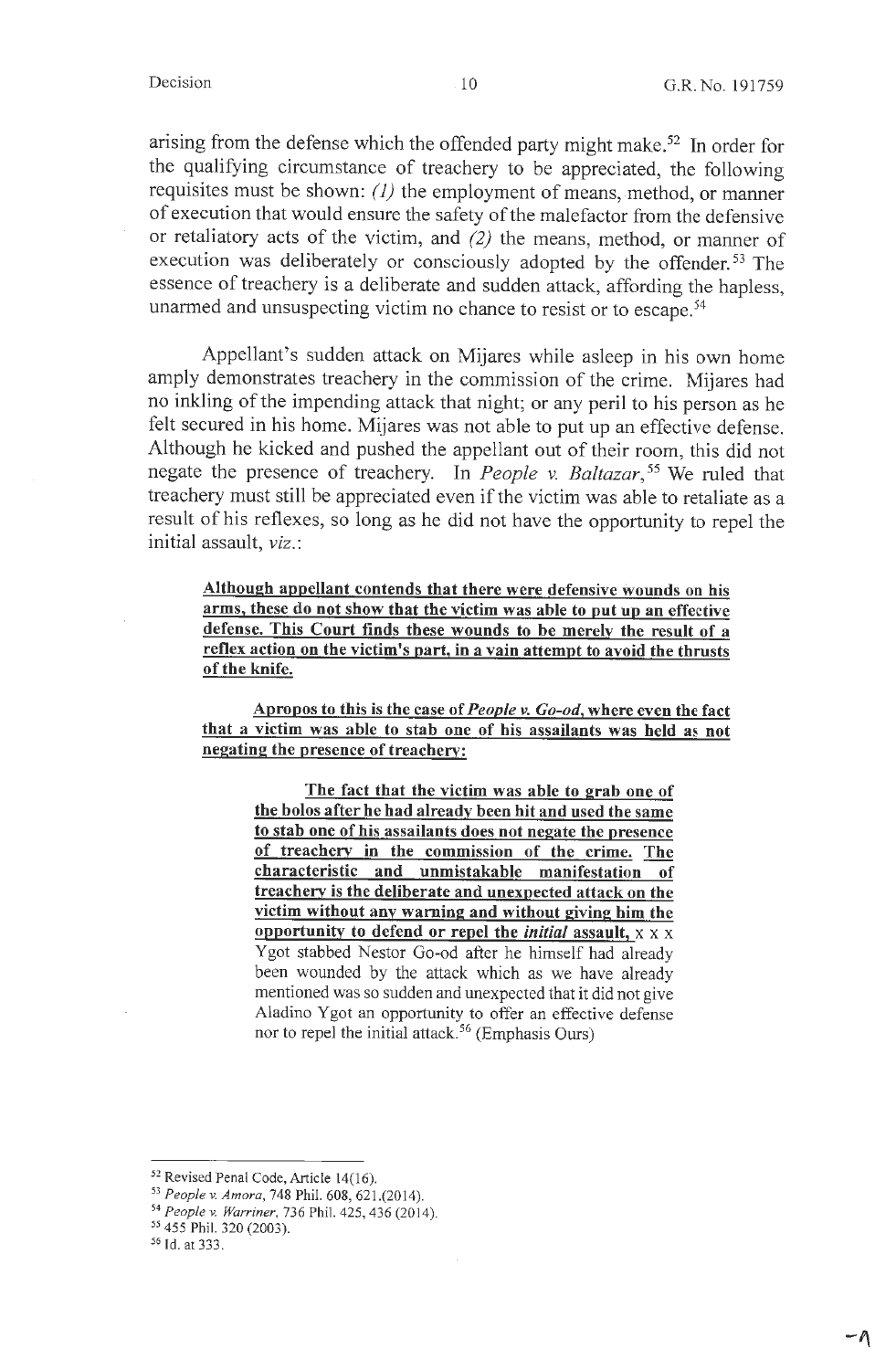$\mathcal{A}$ 

Further, We find that the appellant consciously and deliberately adopted the particular means, methods or form of attack in order to ensure the execution of the crime. He stabbed Mijares several times so that he would not be a risk to himself. He lodged a bladed weapon on the victim's chest and back.57 Indeed, the attack on Mijares was treacherous thereby qualifying the killing to murder.

The RTC, as affirmed by the CA, awarded  $P75,000.00$  as civil indemnity, P603,288.00 as unearned income, P31,500.00 as actual damages, PS0,000.00 as reimbursement for attorney's fees, and P50,000.00 as moral damages.<sup>58</sup>

It is jurisprudentially settled that when death occurs due to a crime, the following may be recovered: (1) civil indemnity *ex delicto* for the death of the victim; (2) actual or compensatory damages; (3) moral damages; (4) exemplary damages; (5) attorney's fees and expenses of litigation; and (6) interest, in proper cases. 59

In *People v. Jugueta*,<sup>60</sup> this Court held that for crimes like murder where the penalty imposed is *reclusion perpetua,* the nature and amount of damages that may be awarded are:  $P75,000.00$  as civil indemnity,  $P75,000.00$  as moral damages, and  $P75,000.00$  as exemplary damages, among others.<sup>61</sup>

Pursuant to *Jugueta*, We sustain the award of  $P75,000.00$  as civil indemnity but increase the moral damages from P50,000.00 to P75,000.00. In addition, an award of exemplary damages in the amount of P75,000.00 is proper.

However, in lieu of actual damages, We award temperate damages in the amount of  $P50,000.00$ . The settled rule is that when the amount of actual damages proven by receipts during the trial is less than the sum allowed by the court as temperate damages,  $62$  the award of temperate damages in lieu of actual damages, which is of a lesser amount, is justified. Conversely, if the amount of actual damages proven exceeds P50,000.00, then temperate damages may no longer be awarded; actual damages based on the receipts presented during trial should instead be granted. The rationale for this rule is that it would be anomalous and unfair for the victim's heirs, who tried and succeeded in presenting receipts and other evidence to prove actual damages, to receive an amount which is less than that given as temperate damages to those who were not able to present any evidence at all.<sup>63</sup>

<sup>57</sup> Records, p. 31.

<sup>58</sup> Id. at 233.

<sup>59</sup>*People* v. *Dadao,* 725 Phil. 298, 315-316(2014).

<sup>60 783</sup> Phil. 806 (2016).

<sup>&</sup>lt;sup>61</sup> Id. at 848.

 $62$  Previous jurisprudence pegs the amount of  $P25,000.00$  as temperate damages in murder cases. This amount was increased to P50,000.00 in the prevailing case of *People v. Jugueta* (supra note 60).

<sup>63</sup>*People v. Racal,* 817 Phil. 665, 685-686 (2017).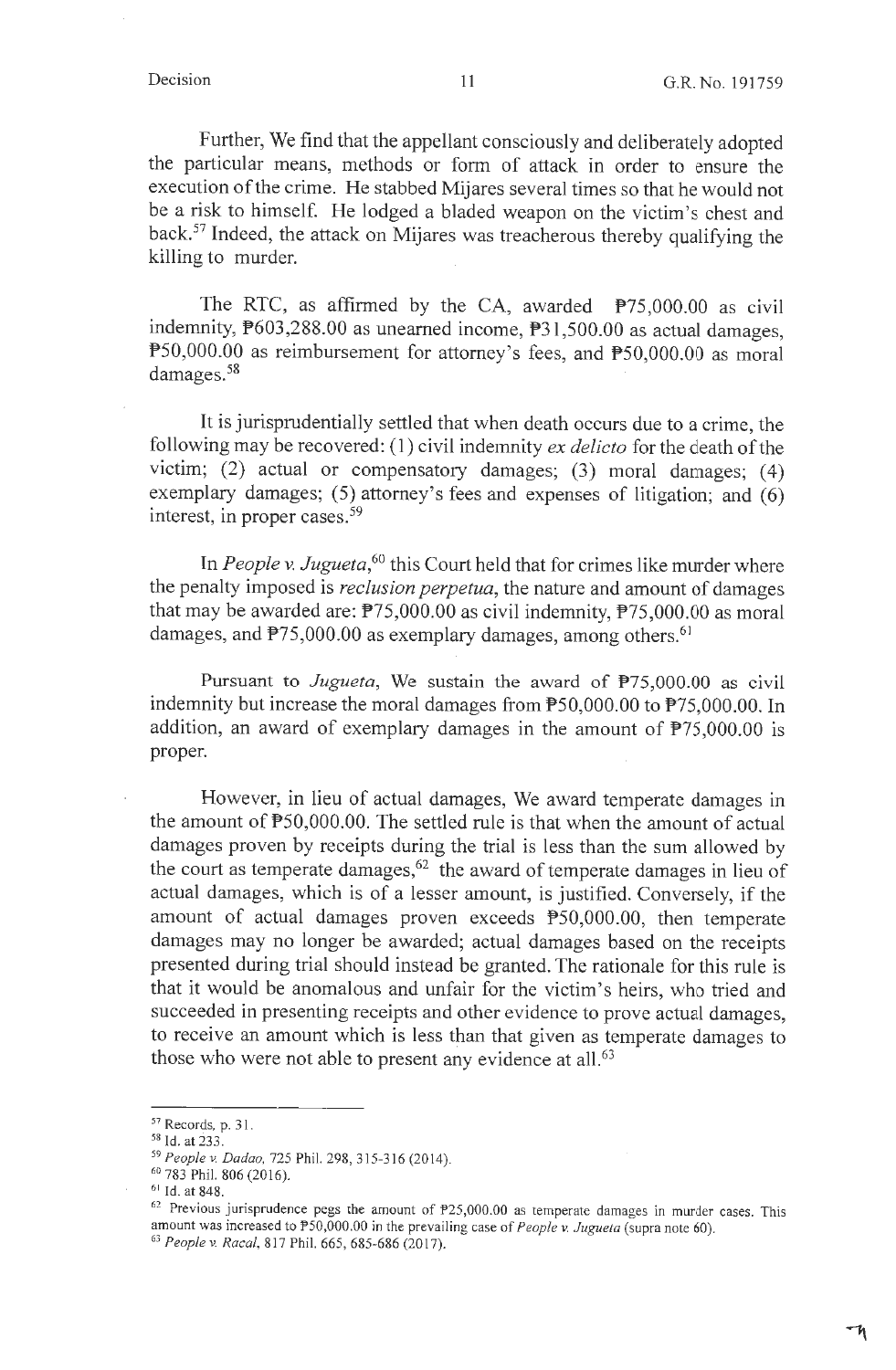-~

In the present case, Mijares' heirs were able to prove, and were awarded, actual damages in the amount of P31,500.00. 64 Since, prevailing jurisprudence now fixes the amount of P50,000.00 as temperate damages in cases where the penalty imposed is *reclusion perpetua,* this Court finds it proper to award temperate damages to Mijares' heirs, in lieu of actual damages.

Considering too that Mijares' heirs spent for attorney's fees to prosecute the case against the appellant, the award of P50,000.00 is sustained.<sup>65</sup> Article  $2208$  of the Civil Code<sup>66</sup> enumerates the legal grounds warranting the grant of attorney's fees and expenses of litigation, and this case qualifies since exemplary damages are awarded and the Court deems it just and equitable that attorney's fees be recovered.<sup>67</sup>

Anent unearned income, the RTC awarded P603,288.00 without elaborating on its basis. To determine the compensable amount of lost earnings, We consider (1) the number of years for which the victim would otherwise have lived (life expectancy); and (2) the rate of loss sustained by the heirs of the deceased. Life expectancy is computed by applying the formula  $(2/3 \times [80 - \text{age at death}])$  adopted in the American Expectancy Table of Mortality or the Actuarial Combined Experience Table of Mortality. The second factor is computed by multiplying the life expectancy by the net earnings of the deceased, *i.e.,* the total earnings less expenses necessary in the creation of such earnings or income and less living and other incidental expenses. The net earning is ordinarily computed at fifty percent (50%) of the gross earnings. Thus, the formula used by this Court in computing loss of earning capacity is: Net Earning Capacity =  $\lceil 2/3 \times (80 \rceil)$  age at time of death)  $x$  (gross annual income  $-$  reasonable and necessary living expenses)].<sup>68</sup>

Here, it was sufficiently established that the victim, at the time of his death, was 32 years old and was employed as a bookkeeper at the Philippine Amusement and Gaming Corp. with a monthly basic salary of P7,182.00 or  $P86,184.00$  in a year.<sup>69</sup> We thus apply the formula for loss of income capacity in this wise:

**xxxx** 

<sup>64</sup> Records, p. 232.

<sup>65</sup> Id.

<sup>&</sup>lt;sup>66</sup> Art. 2208. In the absence of stipulation, attorney's fees and expenses of litigation, other than judicial costs, cannot be recovered, except:

<sup>(</sup>I) When exemplary damages are awarded;

<sup>(11)</sup> In any other case where the court deems it just and equitable that attorney's fees and expenses of litigation should be recovered.

In all cases, the attorney's fees and expenses of litigation must be reasonable.

<sup>&</sup>lt;sup>67</sup> Lim v. Tan, 801 Phil. 13, 25 (2016).

<sup>68</sup>*National Power Corp. v. Heirs of Noble Casionan,* 592 Phil. 451 , 465-467 (2008), citing *Lambert v. Heirs of Ray Castillon,* 492 Phil. 384, 392-393 (2005).

<sup>69</sup> Folder of Exhibits, Exh. "R."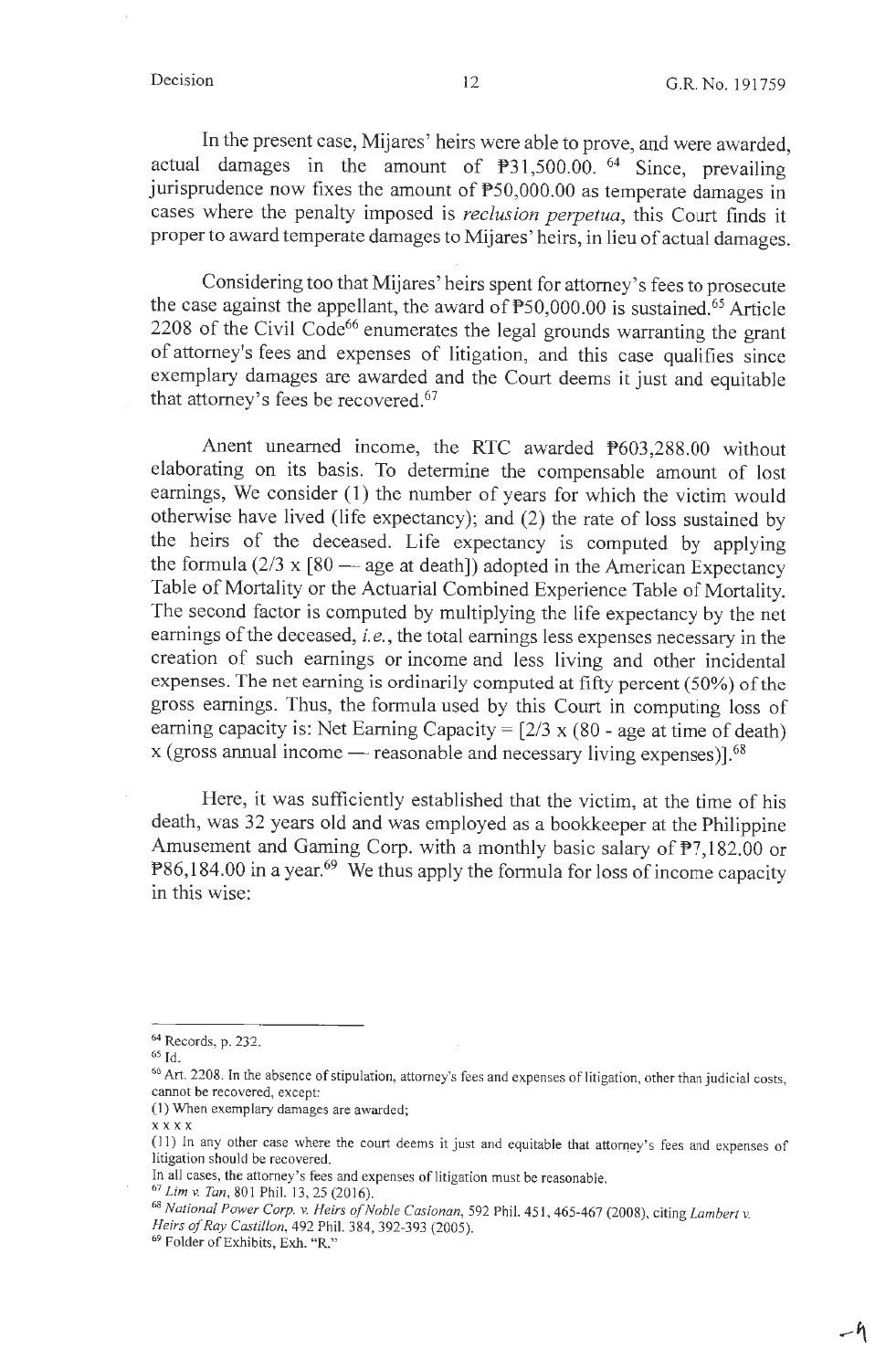$-1$ (

Net Earning Capacity = life expectancy  $x$  [gross annual income living expenses]

 $= 2/3$  [80-age of the victim at time of death] x [gross annual income -50% of gross annual income]

 $= 2/3$  [80-32 years] x [P86,184.00- P43,092.00]

 $= 2(48) \times P43,092.00$ 

3

 $=$  32 x **P43,092.00** 

<sup>=</sup>**Pl,378,944.00** 

We are thus impelled to modify the award of unearned income from to P603,288.00 to P1,378,944.00.

Finally, all damages awarded shall earn six percent (6%) interest per *annum* from the date of finality of this Decision until full payment.

**WHEREFORE,** the appeal is hereby **DISMISSED.** The August 27, 2009 Decision of the Court of Appeals in CA-G.R. CR.-H.C. No. 03204 finding appellant Gerald Moreno *y* Tazon guilty of Murder and sentencing him to suffer the penalty of *reclusion perpetua* is **AFFIRMED with MODIFICATIONS,** thus:

- 1) Moral damages is hereby increased from PS0,000.00 to P75,000.00;
- 2) Unearned income due to loss of income capacity is hereby increased from **P603,288.00** to **P1,378,944.00**;
- 3) Actual damages in the amount of P31,500.00 is deleted;
- 4) Temperate damages in the amount of  $P$ 50,000.00 is awarded in lieu of actual damages;
- 5) Exemplary damages in the amount of P75,000.00 is likewise awarded.

All damages awarded shall then earn six percent (6%) interest per *annum* from the date of finality of this Decision until full payment.